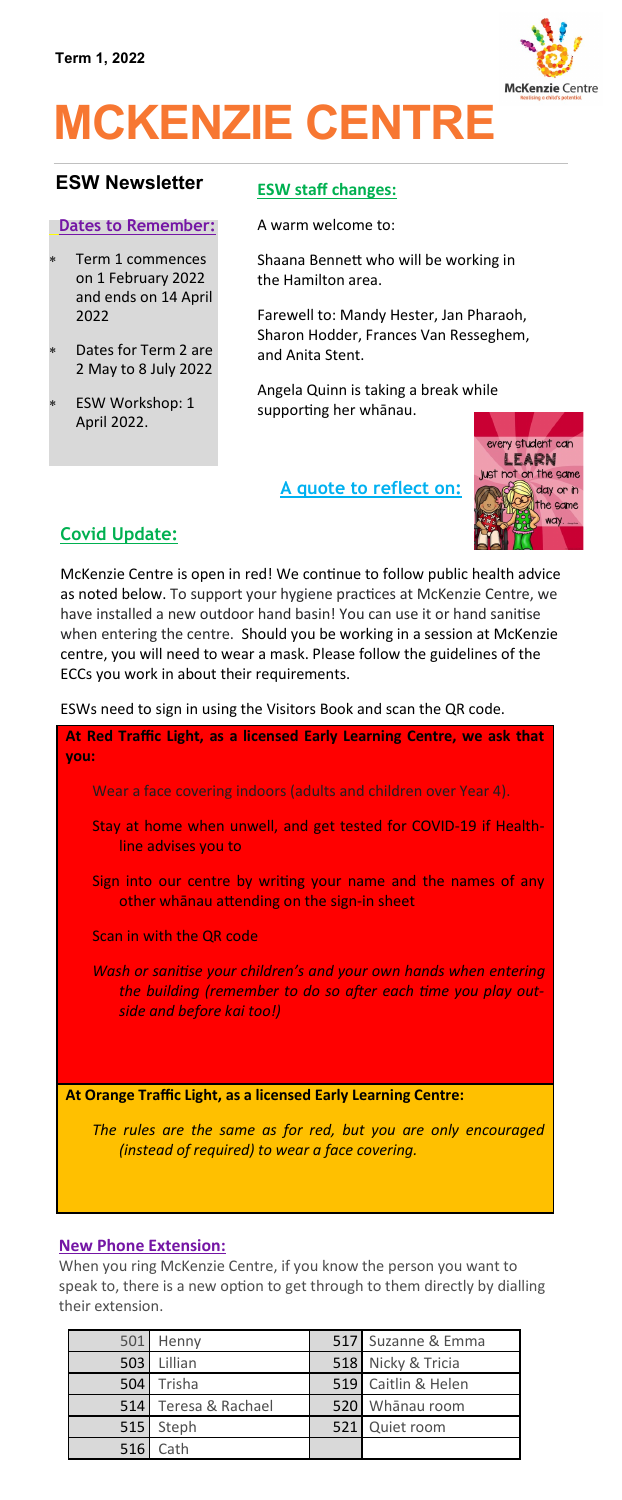# **Staff Changes:**

# **Farewells:**

**Caitlin Go**- Caitlin is finishing her first year at McKenzie Centre for a new Speech and Language Therapy job at Patricia Avenue School. We will all miss her playful energy in sessions!

**Helen Parker**- Helen has also been at McKenzie Centre for a year and is returning to her stomping ground as a Speech and Language Therapist at Patricia Avenue School. We wish her all the best for the future.

## **New ESW Team Leader**:

It is very exciting to announce that Rachael Simpson, Early Intervention Teacher, will commence as the ESW Team Leader from 14 March 2022.



#### **Quiz Night fundraiser Quiz Night fundraiser - postponed**



**Z** night Due to the Covid restrictions we need to postpone the Quiz Night until later in the year. We need to have over 200 people inside for this event so will unfortunately continue to postpone until it is safe to do so.



#### The ESW Team

Celebrating the end of 2021 with reflection, kai and making wax wraps.

# **Useful Websites:**

www.suelarkey.com.au

<https://www.autismnz.org.nz/>

<https://nzdsa.org.nz/>

[www.health.govt.nz/your](http://www.health.govt.nz/your-health/conditions-and-treatments/disabilities/autism-spectrum-disorder)-health/conditions-and[treatments/disabilities/autism](http://www.health.govt.nz/your-health/conditions-and-treatments/disabilities/autism-spectrum-disorder)-spectrum-disorder

[www.health.govt.nz/system/files/documents/](http://www.health.govt.nz/system/files/documents/publications/nz-asd-guideline-aug16v2_0.pdf) [publications/nz](http://www.health.govt.nz/system/files/documents/publications/nz-asd-guideline-aug16v2_0.pdf)-asd-guideline-aug16v2\_0.pdf

Raisingchildren.net.au